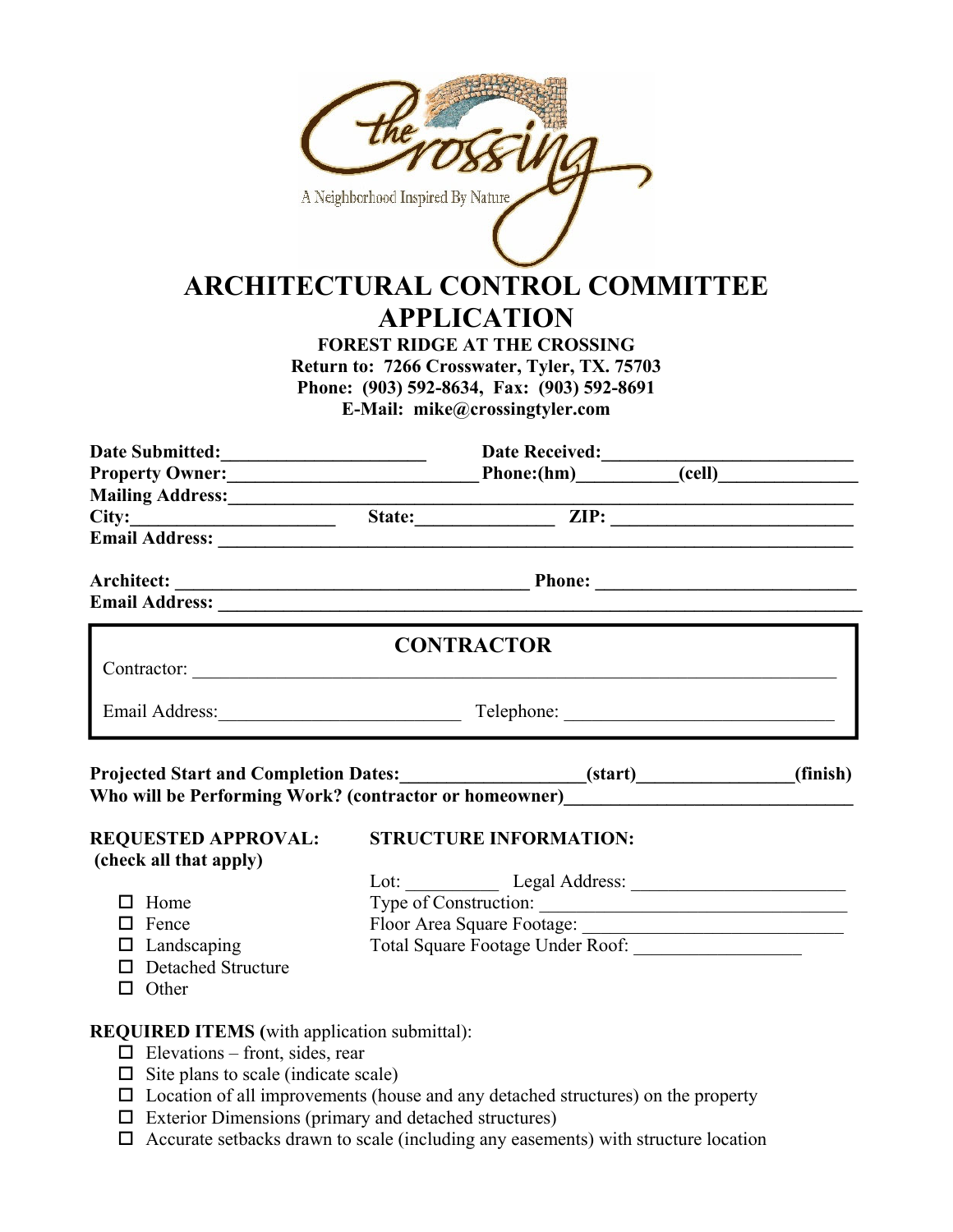- $\square$  Distances between structures (if any detached structures)
- $\square$  Location of improvements such as porches, decks, garages, driveways, pool or spa, etc...
- $\Box$  Fence type, height, and location on property
- $\Box$  Exterior color scheme (type of facade, accents, roofing material)
- $\Box$  Drainage plan for the lot if changes in grade or other conditions adversely affecting drainage are anticipated (generally, approval will be denied if adjoining properties are adversely affected by changes in drainage)
- $\Box$  Landscape site plan (can be submitted at a later date with an additional fee)

# **PLEASE CHECK ALL APPLICABLE ITEMS**

#### **FENCING: (REFER TO SECTION 4.02) ALL FENCE APPLICATIONS MUST BE SUBMITTED WITH A LOT SURVEY (OR PLAT DRAWING) WHICH IDENTIFIES THE FENCING LOCATION AND DIMENSIONS.**

FENCING TYPE (ex. Ornamental iron, stone, brick etc.): COLOR/FINISH: HEIGHT: COLUMNS MATERIALS (ROCK,BRICK, WROUGHT IRON, ETC.IF ANY) Number of Gates: \_\_\_\_\_\_\_\_\_ (Indicate on Lot Survey)

*Please also remember the "finished" side of the fence must face out!* 

# **HOME ADDITIONS, EXTENSIONS OR RECREATIONAL USES: CHECK ALL THAT APPLY: OSTORAGE SHED** HOUSE ADDITION **CHANGES IN HOUSE ELEVATION** PATIO/PORCH OR DECK □POOL OR SPA LANDSCAPING STRUCTURE PLAY EQUIPMENT  $\Box$  OTHER: (PLEASE DESCRIBE)

 *ALL ITEMS LISTED ABOVE MUST BE SUBMITTED WITH A DETAILED PLAN AND SPECIFICATION OF EACH ITEM. PLANS SHOULD INCLUDE A DETAILED ELEVATION AND PLAN VIEW OF THE STRUCTURE. SPECIFICATIONS SHALL INCLUDE ALL COLOR SELECTIONS AND BUILDING MATERIALS TO BE USED. ALL ITEMS MUST BE SUBMITTED WITH A COPY OF THE LOT SURVEY AND ALL STRUCTURE LOCATIONS MUST BE IDENTIFIED ON THE SURVEY. PHOTOGRAPHS OR CATALOG PICTURES ARE ALSO HELPFUL FOR REVIEW.* 

**Notes to the Applicant:** 

- **1. Homeowner(s) is responsible for obtaining all necessary permits**
- **2. I understand that no construction activity shall take place prior to the approval of the ACC. The ACC will take a minimum of eight (8) days and a maximum of thirty (30) days to approve the project. If alterations are made prior to approval I may be required to return the property to its former condition at my own expense if this application is not approved wholly or in part, and that I may be required to pay all legal expenses incurred if legal action becomes necessary.**
- **3. I understand that members of the Architectural Control Committee are permitted to enter on my property to make reasonable inspection of proposed construction locations.**
- **4. It is understood that I am aware of the Covenants, Conditions and Restrictions and Architectural Controls for Forest Ridge at The Crossing with regard to the review process.**